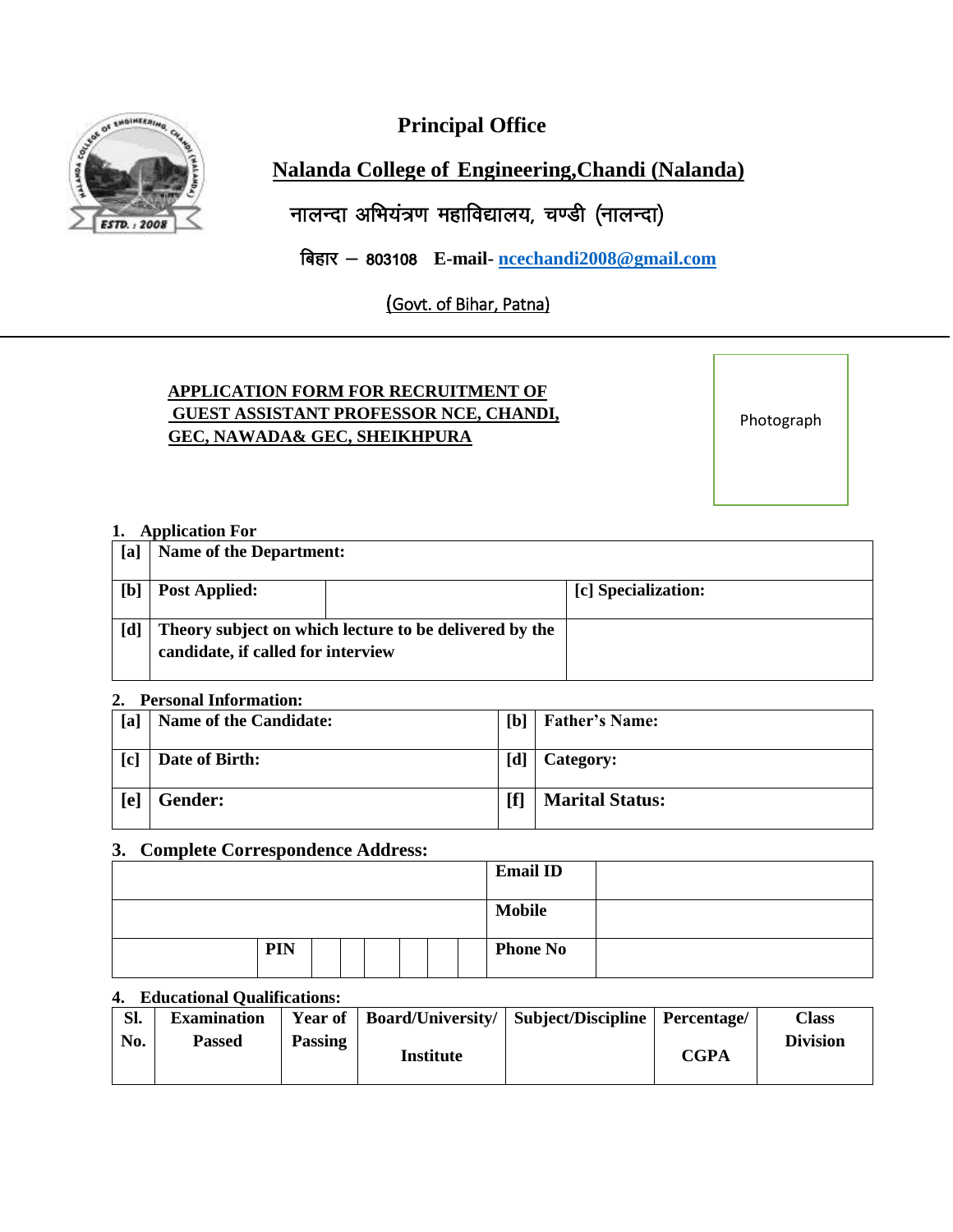| 1. | $X(10^{th})$ |  |  |  |
|----|--------------|--|--|--|
| 2. | $XII(10+2)$  |  |  |  |
|    |              |  |  |  |
| 3. | UG           |  |  |  |
|    |              |  |  |  |
| 4. | PG           |  |  |  |
|    |              |  |  |  |
| 5. | Ph D         |  |  |  |
|    |              |  |  |  |
| 6. | OTHER IF ANY |  |  |  |
|    |              |  |  |  |

**5. Employment Record** [starting from the most recent employment]:

| <b>Sl</b><br>No. | From | To | Total Experience [in Year &<br><b>Months</b> | <b>Position Held</b> | Organization |
|------------------|------|----|----------------------------------------------|----------------------|--------------|
|                  |      |    |                                              |                      |              |

#### **6. Teaching Experience/Any other experience:**

| <b>Particular</b>        | <b>Detail</b> |
|--------------------------|---------------|
| Courses taught           |               |
| U.G. Projects supervised |               |
| P.G. thesis supervised   |               |

### **7. Scholastic Achievements (Please use separate sheet, if necessary)**

| <b>Particular</b>                        | <b>Number</b> |
|------------------------------------------|---------------|
| Publications in International Journals   |               |
| <b>Publications in National Journals</b> |               |
| Publications in conferences (if any)     |               |
| Book[s] published (if any)               |               |
| Book chapter[s] contributed (if any)     |               |

**8. Other Activities (Please attach the documents in support of claim):**